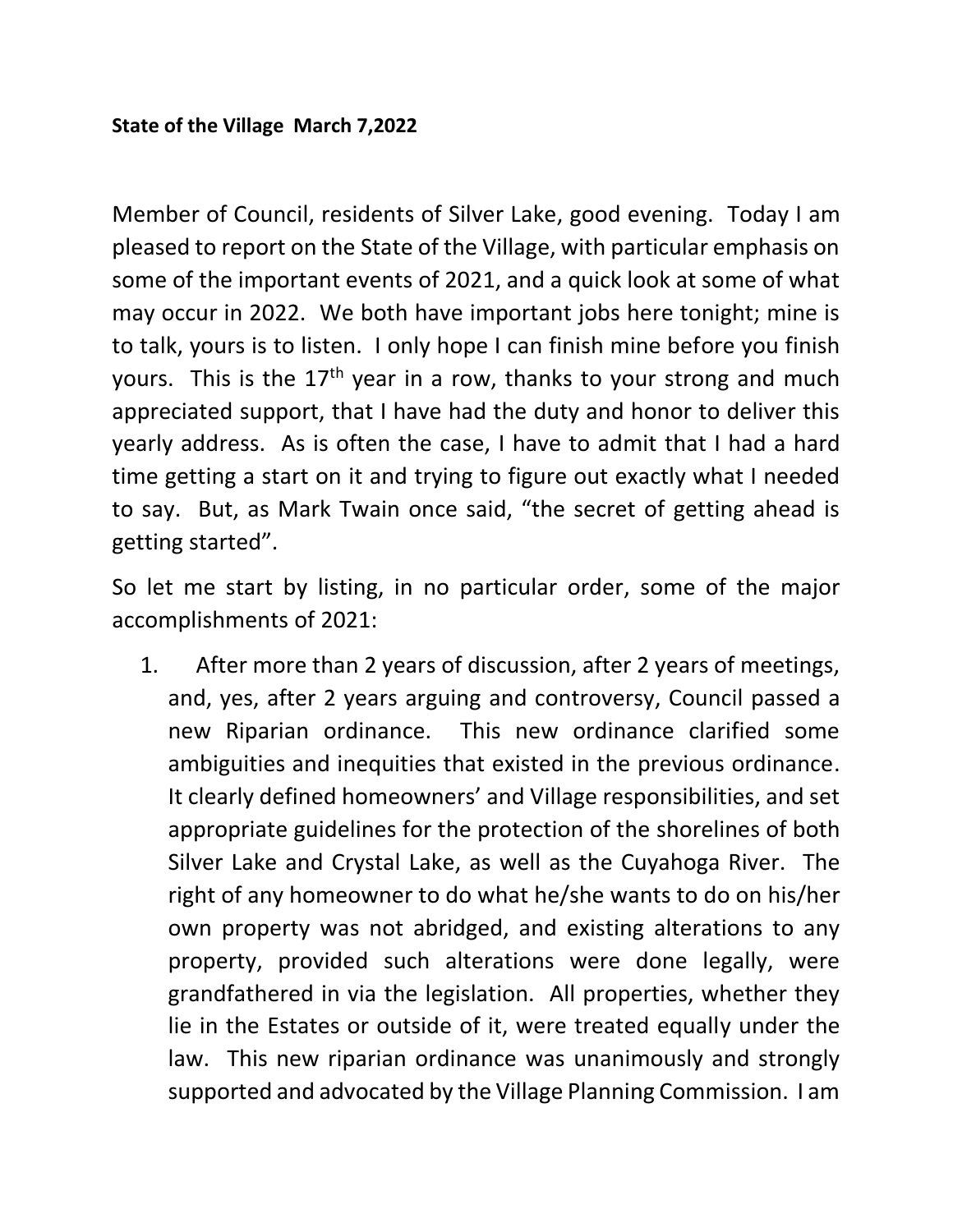both proud and appreciative of Council's decision to support this legislation.

- 2. We have great employees in the Village. Unfortunately, the compensation for the work they do has often not been commensurate with the duties they perform, or reflective of their importance to the Village. In 5 out of the last 8 years, our employees received 0% increases in their wages. Surely we needed to do better. And then we did. And Council agreed. At the end of last year, Council awarded our employees the full 2021 social security COLA of 5.9%. We still have ground to make up, but this is a welcome start.
- 3. Our monthly sewage treatment bills from Summit County are usually in the \$20,000 to \$25,000 range. Yet in October, November, and December of 2020, we received outrageous sewer bills from Summit County totaling more than \$250,000, or more than 3 to 4 times what we are normally charged. We were given ridiculous explanations for the charges, one being that a tanker truck full of discarded restaurant grease dumped the grease into one of our sewers. Really? One truck? It would have taken a fleet of trucks many days to have accomplished that. And do they think we would not have noticed? So we fought it. The sewer charges actually originated with the City of Akron, then were passed along to us by Summit County. As it turned out, both the County and Cuyahoga Falls also received extremely high, hard to justify, bills. So, through the combined efforts of Village Treasurer Sean Housley, Village Solicitor Bob Heydorn and Cuyahoga Falls Law Director Janet Ciatola, we attacked the issue. After months of work, we won. The outrageous charges were revoked, normal and usual charges were re-instituted, and paid, and the Village was spared a wrongly incurred expense of well over \$200,000.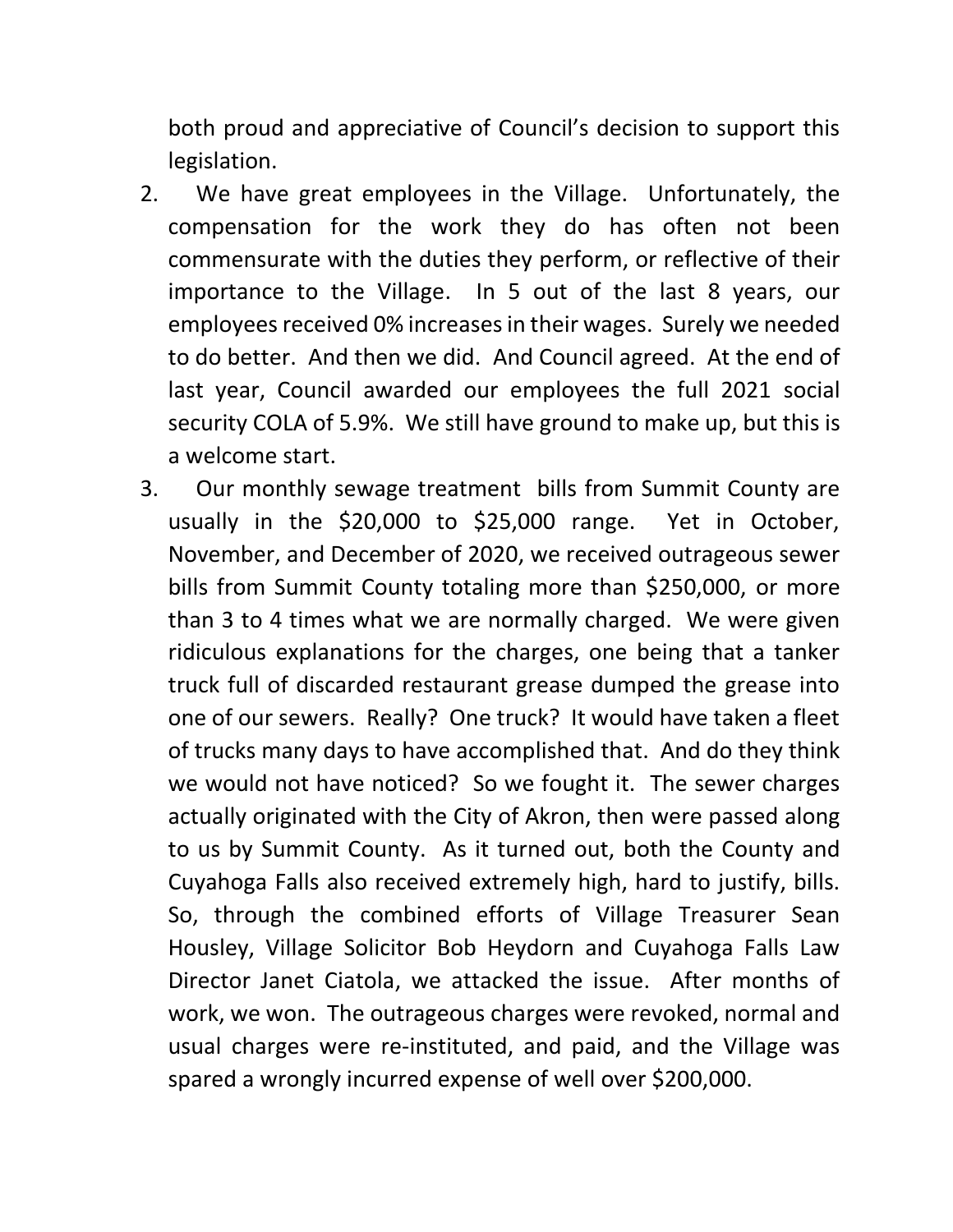- 4. Complaints about the condition and effectiveness of the Route 8 sound wall have been voiced for many years now. The wall is in pitiful condition. There are holes in it, cars have driven through it, and panels have fallen down. It is unsightly, and too low as well as too short. I have contacted ODOT many times asking for the wall to be upgraded and repaired, but with no success. Then, one day late last summer, ODOT informed that it is the responsibility of Cuyahoga Falls, not ODOT, to maintain that wall. Why they did not tell me this years ago, I'll never understand. Given this new information, I did meet with Cuyahoga Falls Mayor Don Walters to discuss our concerns. He promised to look into it. Knowing the kind of man he is, I'm confident that our concerns about the wall will soon be fully and appropriately addressed.
- 5. For the second year in a row, we joined the cities of Munroe Falls, Stow and Cuyahoga Falls in a clothing drive for the homeless. The generosity of our residents was overwhelming. Thank you for helping make the lives of these people in need somewhat more bearable during the cold winter months.
- 6. Last October, Reverend John Schluep approached me with the idea of Silver Lake sponsoring a Witness Tree. A Witness Tree is one where dog tags commemorating deceased veterans who have died by their own hands are hung on branches of the tree. Statistics show that each day, approximately 22 veterans commit suicide, clearly a very sad and regrettable thing to happen. Each day from November 1 to November 11, Veterans Day, a ceremony was held at the tree outside my office, on which we hung dog tags. On the dog tags were written names of veterans who have taken their own lives. The dog tags serve as witness to the plight of these veterans, and to let them know they are not forgotten. Each day several people attended the ceremony, and took an active part in it. On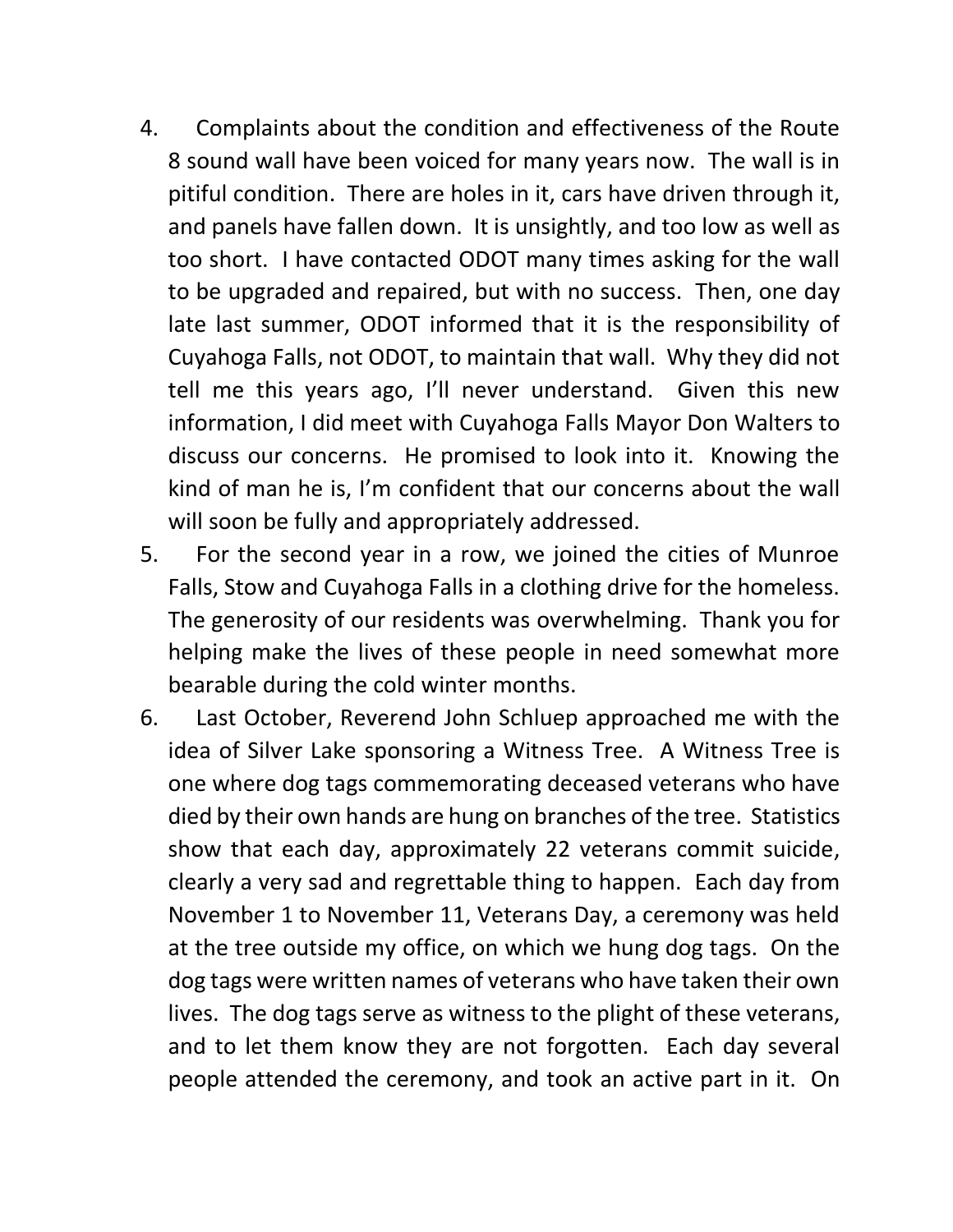the final day, November 11, about 75 people participated. John tells me that this was by far the biggest turnout for this sacred ceremony in Summit County. We will continue to participate in this Witness Ceremony next year, and hopefully it will become an annual event. We hope, also, that we can end this tragedy of veteran suicide, and that our country find a better way to bring these veterans home, a way that will help them integrate successfully into society.

- 7. We started a new program where we honor our police officers for service above and beyond the call of duty. Last October, we honored Lt. Dave Childers, Officer Michael Hudson and Officer Ed Beverage for their quick and professional actions that saved the life of a Village resident. We further recognized Lt. Childers for his outstanding work in revamping and creating new policies in agency employee recruitment and hiring practices and procedures, and for policies in determining the use of force, including the use of deadly force, in confrontational situations. We are very proud that his work has been used as a model for many other police departments.
- 8. We partnered with Stow and Cuyahoga Falls to commit to construct a Veterans Bike Trail along the railroad tracks running through these 3 communities. The trail itself, at least that part of it that will be in Silver Lake, will probably not be constructed until sometime in 2027.
- 9. We joined with Summit County to explore the implementation of a county-wide broadband system. This system will allow all Summit County municipalities to be always in contact with each other, especially in times of emergency. Eventually it may also lead to internet access for residents at rates cheaper than now offered by the major suppliers.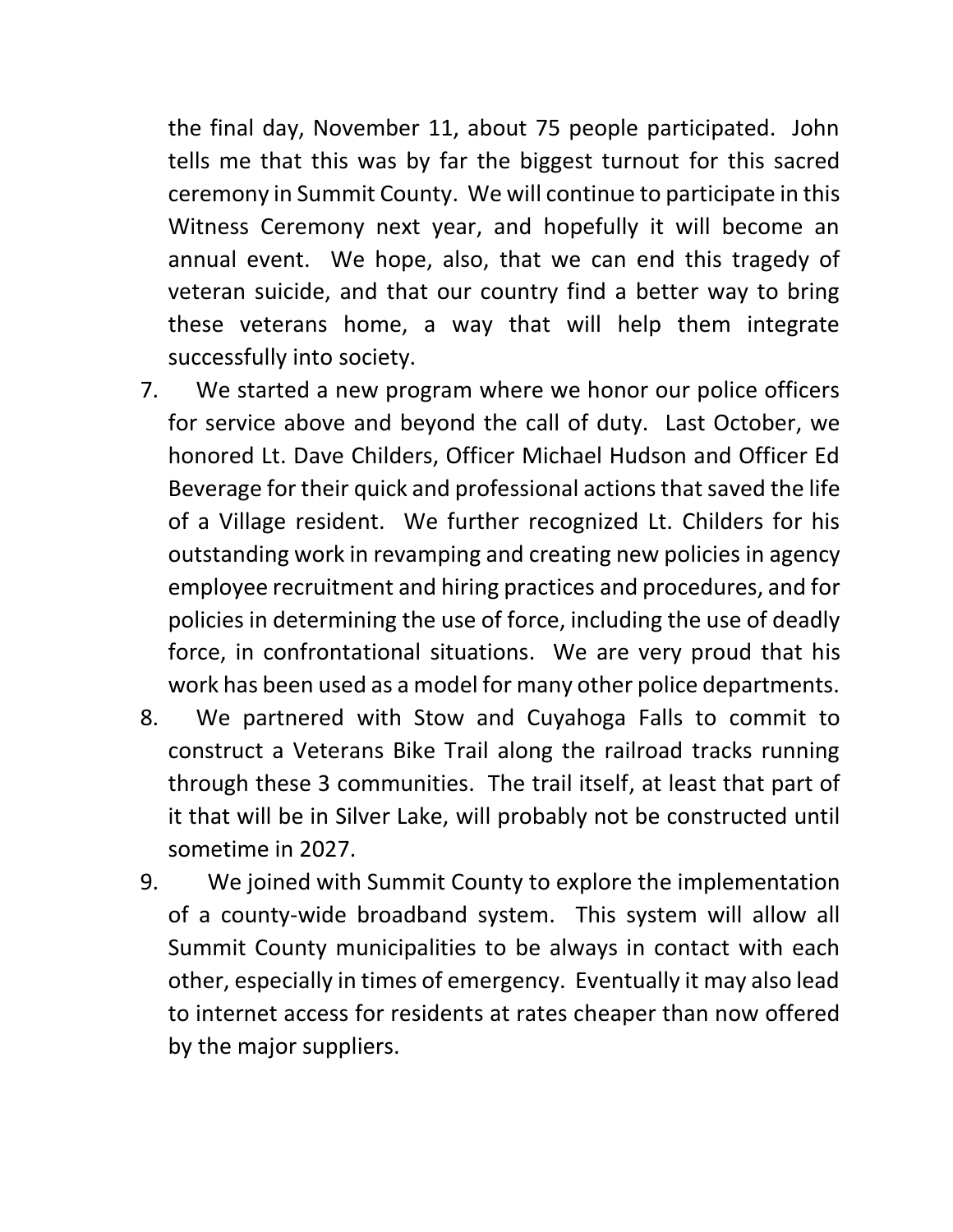- 10. The Charter Review Commission, composed of Chairman Terry Steel, John Schluep, Rebecca Brockmeyer, David Via and Carol Steiner, met to review our charter, and to suggest changes to it. They suggested 8 changes, 7 of which were approved by Council to go forward as ballot issues, all 7 of which were approved by the voters.
- 11. We ended the year with a balance of 2.6 million dollars in our general fund, and an overall balance of all funds in excess of 4 million dollars. As always, we were very careful of how we spend your money.

In addition to what I have already mentioned, we also conducted business as usual. We purchased new service department equipment, specifically two new trucks. We bought a new police cruiser. We renewed our commitment to our seniors by again offering the senior snowplow program. We updated our computer software and phone systems. Our service department workers did their usual excellent job in keeping our streets clear of ice and snow. We appointed new people to some of our standing committees - Sara Snook and Brad McBride to the Park Board, and Mike Caserta to the Shade Tree Commission. We hired a new service department worker, Brad Harter, and welcomed to the department new police officers Ed Beverage, Nick Flasco and Michael Hudson. On Election Day last November, voters returned Dann Nivens, Therese Dunphy and Matt Plesich to Village Council, and voted in a new member, Phil Kaplan, representing District C. Speaking of Council, my congratulations go out to Bill Church for having been re-elected Council President.

And with the County getting the pandemic issues a bit more under control, let me mention a few other things to look forward to in 2022.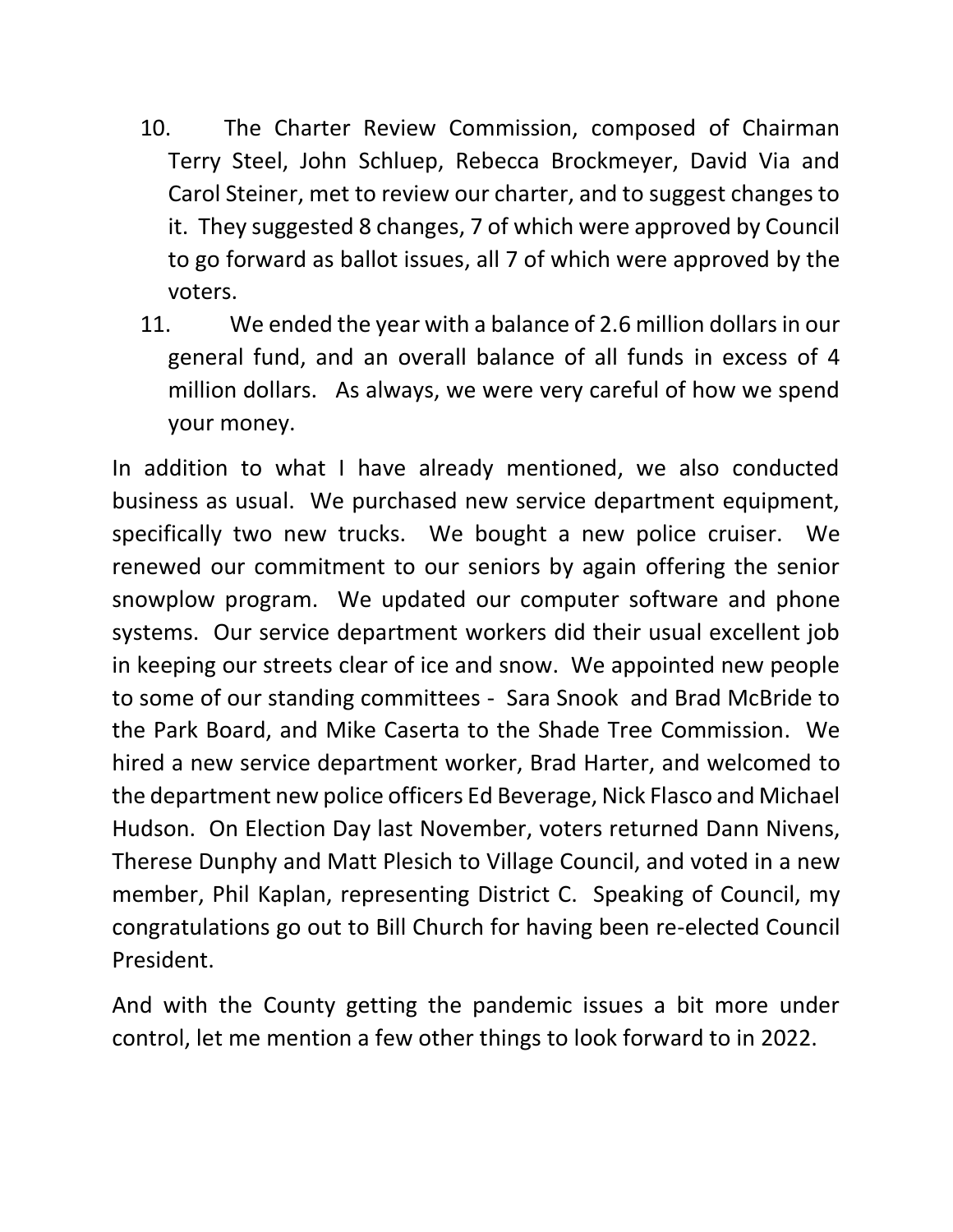One of the best things is that the Garden Club once again intends to sponsor a Festival this year. We've not had one for 2 years, and have really missed this fun-filled day. Mark your calendars, Festival returns on July 16.

The Easter Egg hunt returns this year also. With the Easter Bunny present, this day has always been a day for fun and food for the youngsters. The Silver Lake police department enthusiastically and happily brings this event back to the Village on Saturday, April 9.

Another car show is on the horizon. For every year since 2016, except for the initial pandemic year of 2020, Brandi and Scott Croghan have treated us to a fabulous car show. Every car show has been great, every show bigger and better than the year before. I'm positive that the 2022 car show will again prove to be an exceptional one.

Still more good news. The Silver Lake Historical Society ill again be offering several programs throughout the year. Their programs have always been interesting and informative. Many of them deal directly with Silver Lake, like the vintage homes in Silver Lake or the Native American tribes that once lived here. Others deal with things like women in the air corps during World War II, or not-so-well-known facts of the Civil War. The SLHS held its first program of the year on January  $20<sup>th</sup>$ . Be sure to catch its next one; it will be next week Thursday, March 17 at 7pm. Bob Zimmermann will be the featured speaker.

Several months ago, the thought entered my mind that Silver Lake should be the sight of a Veterans Memorial. I formed a committee composed of John Schluep, chairman, Barb Oldham, Bob Steiner, Mike Thorson, Denny Stoiber and Rosalie Goshen. The committee has met several times already, and soon decided that instead of a Veterans' Memorial, something more was needed. Surely something that honored veterans who have died in service to our country, but also something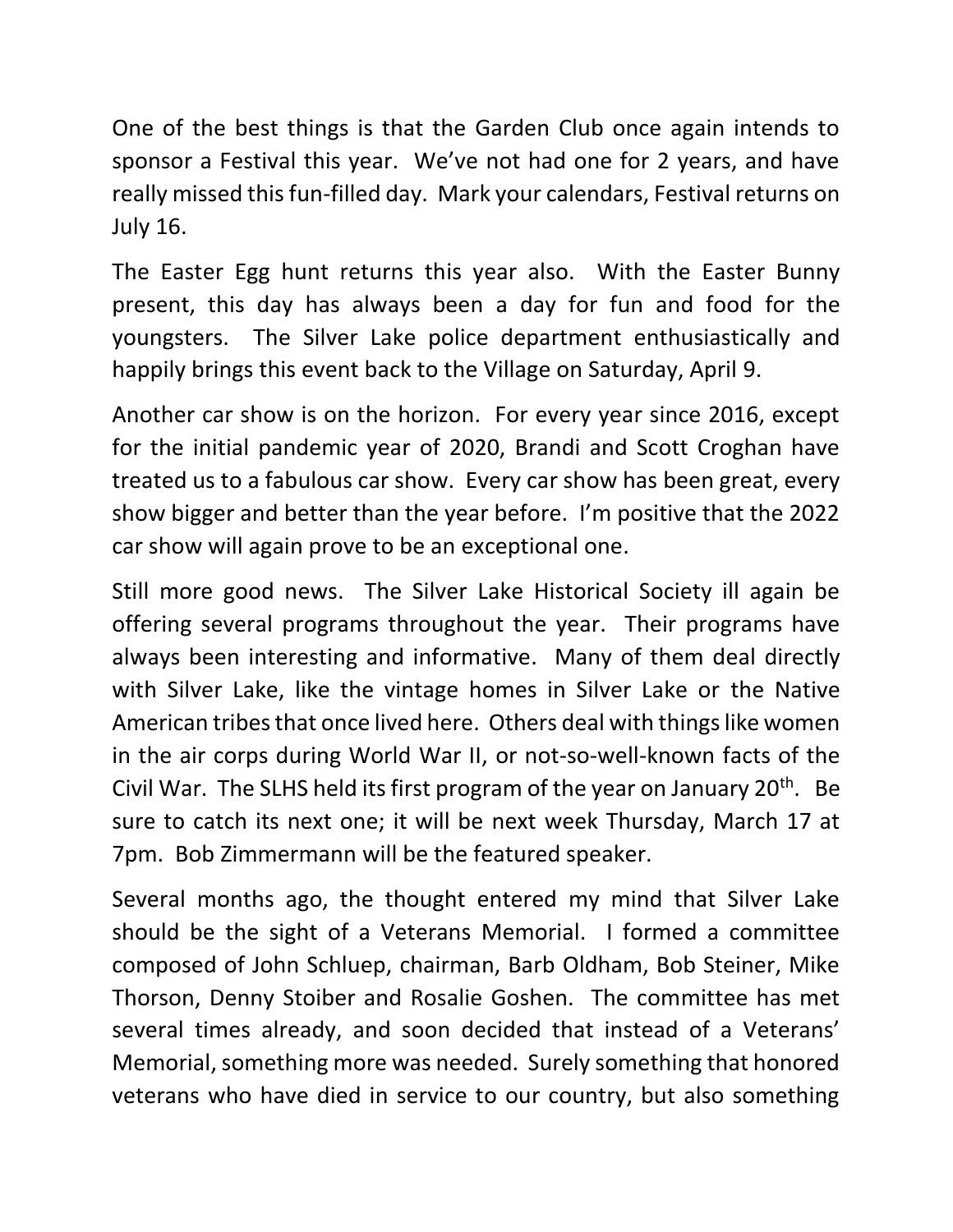that honors **all** veterans who have **ever** served, as well as veterans still serving, and, just as important, a group of people that also make tremendous sacrifices serving our country, the families of veterans. So, the idea became, not a memorial, but rather a Veterans' Tribute Garden, a serene and solemn place to pay our respect to, and to show our appreciation and admiration for all veterans and their families for the service and sacrifices they make for all of us. Our goal is to dedicate the Veterans' Tribute Garden on November 11, 2022, Veterans' Day. The VTG will not be one paid for by your tax money. It will be privately funded, and will rely on your generous financial support to become a reality.

We have much work to do as we continue to upgrade and improve all things in the Village. As has happened with an issue or two in the past, I know that not everyone will always agree with all that we attempt, and we may face some vocal opposition. But as President Barack Obama once said, "The cynics may be the loudest voices – but I promise you they will accomplish the least". Let me tell you of some of the work in store for us in 2022.

We have finally committed to making the needed upgrades to Englewood Drive. These upgrades include new water lines, sidewalks, curbs, and a safer and wider new street. Flooding control measures - a new storm sewer, an underground catch basin and green infrastructure bioswells – are also part of the project. We are very appreciative of the City of Stow's participation in the project by allowing us to direct half of the sewer drainage into its basin at Wetmore Park. Without Stow's permission to use Wetmore, the project may not have been able to take place. We are also encouraged by the fact that Stow's administration and City Council are considering other ways that may further increase its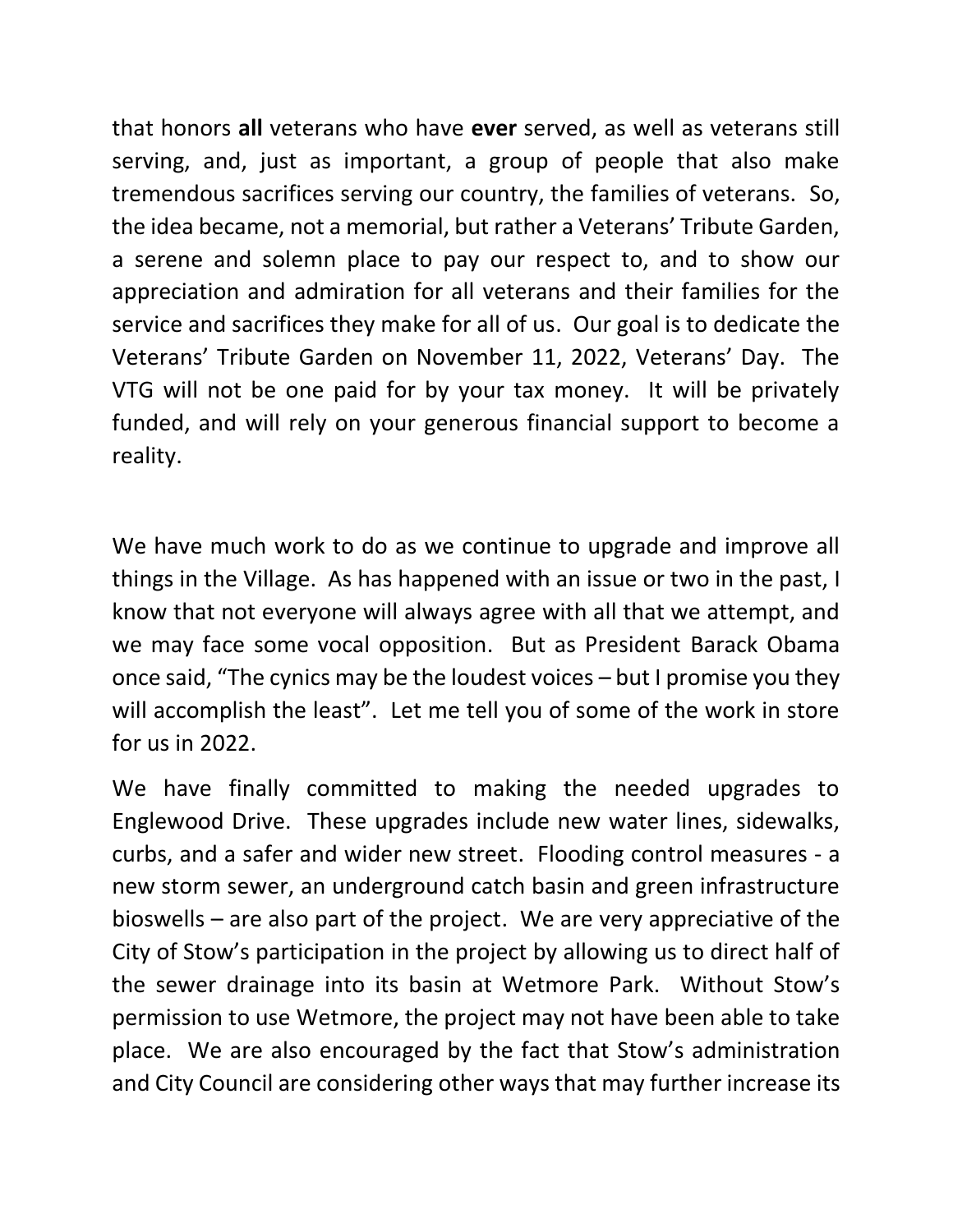participation in the project. I'm happy to say that work on Englewood began last week.

We will be installing new water lines on Outlook Drive, and will repair part of the sanitary sewer on Silver Lake Boulevard. We will purchase new and needed equipment for the service department, including a front-end loader and a brush edger. We will also purchase a new police cruiser.

The subject of constructing a sidewalk on the south side of Kent Road from Thomas Drive to Church Street will also be up for discussion. This sidewalk is necessary because residents living in the Colony allotments have no safe way to cross Kent Road if they want to walk to the school, the lake, or other areas of the Village north of Kent Road. Even a walk to Village Hall or to our recreation area is real challenge. We need also to begin serious discussion on possible ways to reduce or eliminate troublesome flooding on Chautauqua Drive.

Let me conclude by telling you that the Village is in good shape, both financially and physically. We are so because of the excellent employees we have, the support of an informed and hard-working Village Council, and the support of you, our residents. I am thankful every day that I have the honor to work with these people. Now in my 17<sup>th</sup> year as mayor, my love for this Village, and my desire to continue to move it forward, remains as high as it was in year 1. Your support is the reason we can do the things we do, the reason why we can provide the services we provide, and the reason Silver Lake is, and always will be, a most desirable place in which to live and raise a family. As I've said many times before, I love being mayor of Silver Lake. I am both proud and humbled to have received that honor. I am a lucky man, and have received many blessing in my life. I have a loving and supportive wife, one who has stood by my side for 42 years, one who is constantly challenging me to